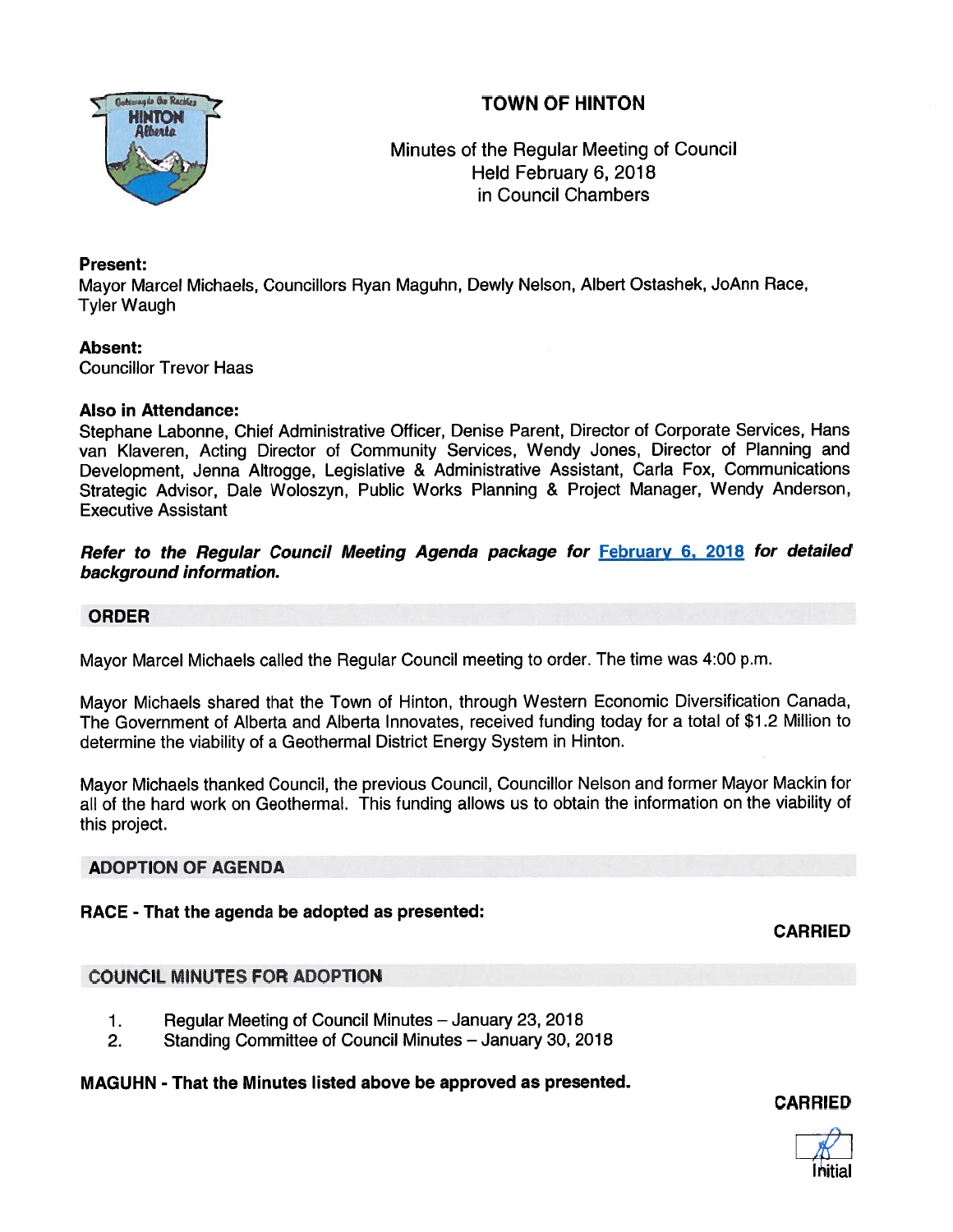# CITIZENS "MINUTE WITH COUNCIL"

Don Engerdahl, Town of Hinton Event Coordinator, spoke to Council regarding Hinton's 31<sup>st</sup> Winter Magic Festival which is being held February 10 – 25, 2018. There are 15 partners with 24 fun filled events (19 free of charge). Mr. Engerdahl encouraged Council to visit #Wintermagic 2018 to share posts, experiences and photos.

### DELEGATIONS AND PRESENTATIONS

### Hinton & District Chamber of Commerce

Natalie Charlton, Executive Director, and Melissa Williamson, Travel Alberta Hinton Senior Site Supervisor, provided Council with <sup>a</sup> presentation on the Travel Alberta Visitor Information Centre. The presentation can be found in the February 6, 2018 Regular Council agenda package.

### ACTION ITEMS

1. Automated Traffic Enforcement Proceeds Bylaw #078 Review

MAGUHN -That Council approve the Automatic Traffic Enforcement (ATE) Proceeds Policy #078 as amended and presented in Attachment #1.

CARRIED

2. 2017—2021 Proposed Strategic Plan

NELSON - That Council approve the 2017 - 2021 Proposed Strategic Plan as presented.

CARRIED

3. Administrative Inquiry — Marketing Activities of the Town of Hinton

RACE - That Council accep<sup>t</sup> the memorandum on Marketing Activities of the Town of Hinton as information.

CARRIED

CARRIED

CARRIED

### 4. Water Rate Bylaw #859-22

MAGUHN - That Council give Bylaw #859-22 first reading.

OSTASHEK - That Council give Bylaw #859-22 second reading.

RACE - That Council give unanimous consent for third reading of Bylaw #859-22.

CARRIED

WAUGH - That Council give Bylaw #859-22 third and final reading.

CARRIED

Initial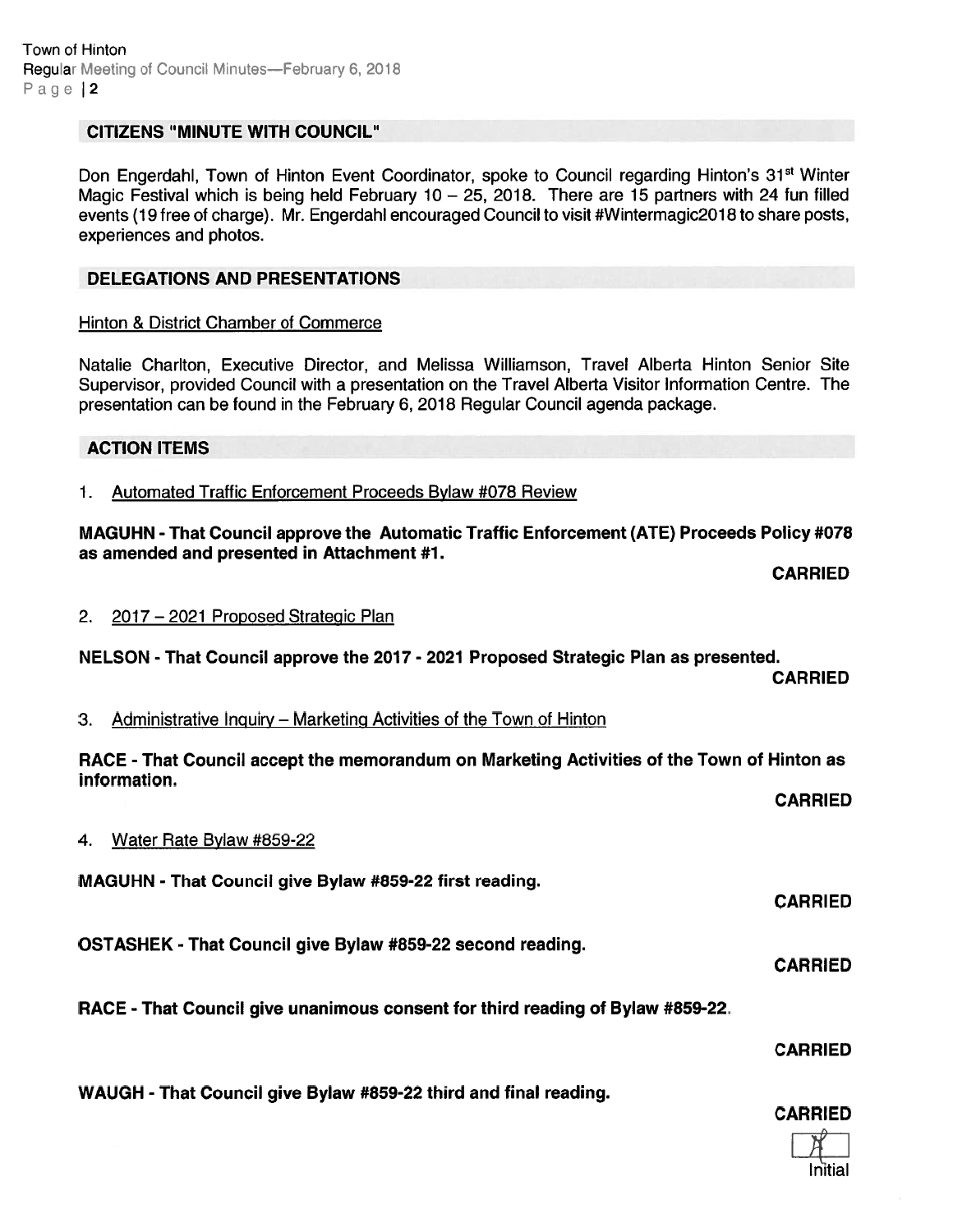Town of Hinton Regular Meeting of Council Minutes—February 6, 2018 Page | 3

#### 5. Sewer Rate Bylaw #858-16

| NELSON - That Council give Bylaw #858-16 first reading.                            | <b>CARRIED</b> |
|------------------------------------------------------------------------------------|----------------|
| MAGUHN - That Council give Bylaw #858-16 second reading.                           | <b>CARRIED</b> |
| OSTASHEK - That Council give unanimous consent for third reading of Bylaw #858-16. | <b>CARRIED</b> |
| RACE - That Council give Bylaw #858-16 third and final reading.                    | <b>CARRIED</b> |
| Waste Bylaw #933-2<br>6.                                                           |                |
| OSTASHEK - That Council give Bylaw #933-2 first reading.                           | <b>CARRIED</b> |
| WAUGH - That Council give Bylaw #933-2 second reading.                             | <b>CARRIED</b> |
| RACE - That Council give unanimous consent for third reading of Bylaw #933-2.      | <b>CARRIED</b> |
| OSTASHEK - That Council give third and final reading of Bylaw #933-2.              | <b>CARRIED</b> |

# 7. Assessment Services Contract

MAGUHN - That Council authorizes Administration to enter into <sup>a</sup> five-year service contract with Powers & Associates Appraisal Services, to expire February 2023, to provide assessment services.

CARRIED

OSTASHEK - That Council appoints Mr. Warren Powers with Powers & Associates Appraisal Services to the position of Assessor as per Bylaw #961 for the term of the agreement.

CARRIED

# 8. Designation of Assessor for Delegated Responsibility from the Provincial Assessor

OSTASHEK - That Council appoints Mr. Warren Powers, Assessor with the responsibility for the preparation of the Designated Industrial (DI) property assessments (excluding Linear Property) in accordance with the Municipal Government Act and the regulations passe<sup>d</sup> thereunder as delegated by the Provincial Assessor.

CARRIED

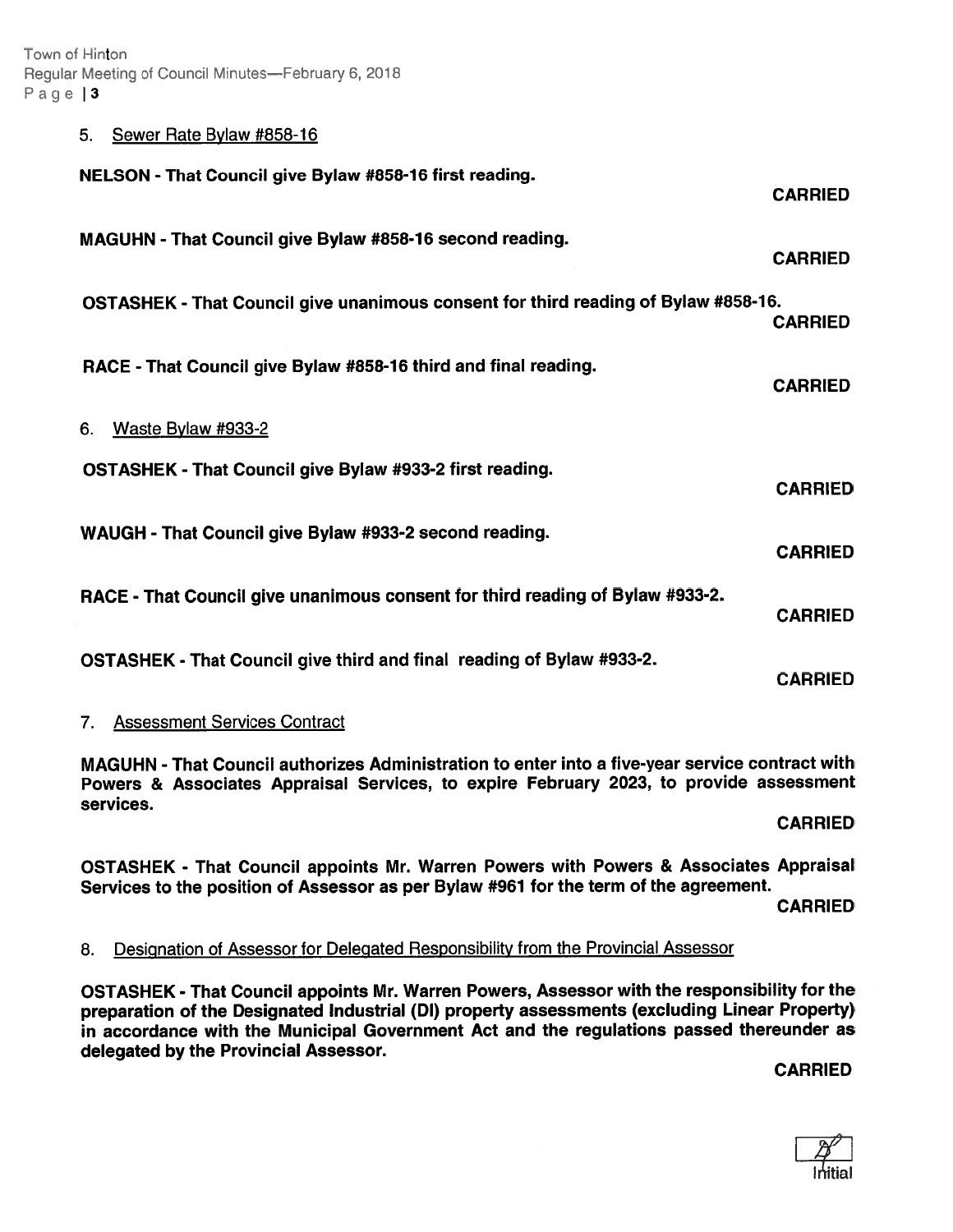# INFORMATION ITEMS

1. Council Information Package #1 and #2 for February 6, 2018

# MAGUHN - That Council Information Packages #1 and #2 for February 6, <sup>2018</sup> accepted for information.

CARRIED

# REPORTS FROM MAYOR, COUNCIL, CHIEF ADMINISTRATIVE OFFICER

1. Council Updates (Training, Conferences, Committees, Community Events)

Councillors reported on the various committees, meetings and activities they attended since the last Regular Council meeting and what they <sup>p</sup>lan on attending in the coming weeks.

2. Chief Administrative Officer Report

Stephane Labonne, Chief Administrative Officer, provided an update on administrative matters.

#### 3. Administrative Inquiries

There were no Administrative Inquiries.

### NOTICES OF MOTION

NELSON - that action item MD-1420 Stop Sign portion of the Automated Traffic Enforcement program be ceased.

#### IN CAMERA

### NELSON - That the Regular Meeting of Council move In Camera.

CARRIED

CARRIED

The time was 5:09 p.m.

Richard Tombs, ISL Engineering and Land Services joined the meeting by phone.

R. Tombs, D. Parent, W. Jones, H. van Klaveren, D. Woloszyn and W. Anderson left the meeting. The time was 6:05 p.m.

### OSTASHEK - That the Regular Meeting of Council move out of In Camera.

The time was 7:37 p.m.